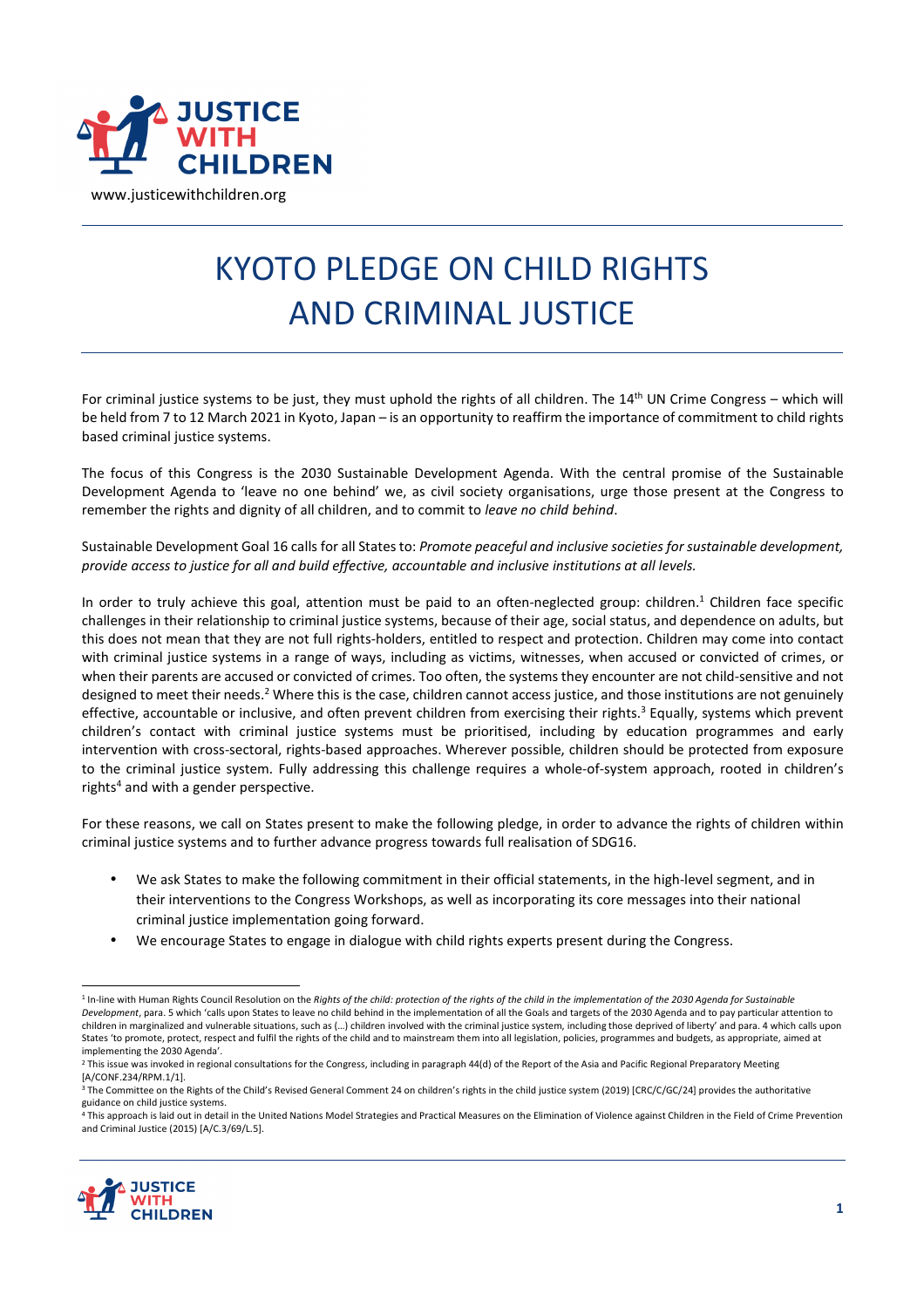• **Declaration:** We call on States to ensure that the Congress Declaration is grounded in a child rights-based approach and is interpreted and implemented from a child-rights based perspective.

**Our vision**: Criminal justice systems in which children are seen, children are heard, and children's rights are upheld.

**Our pledge**: Acknowledging that our crime prevention activities and criminal justice systems impact on children, and recognising our duty to prevent harm caused in the name of crime prevention and criminal justice, in line with our commitment to the rights of the child, we pledge to ensure that children are seen, children are heard, children are fully able to participate, and children's rights are upheld in our criminal justice policy and practice.

## Key Actions

Across the world, States should implement child-friendly and rights-compliant criminal justice systems in line with international standards and best practice, in which children are empowered as agents of change, including by:

- 1. Ensuring a child rights-based approach to criminal justice policy and practice, including by undertaking systematic and continuous training on this approach to all relevant professionals.
- 2. Ensuring that the best interests of the child are a primary consideration in decisions that impact upon them, including at all stages of a parent or carer's contact with criminal justice systems.
- 3. Upholding the child's right to effective participation in all aspects of the development and implementation of criminal justice.
- 4. Reviewing and reforming criminal justice legislation, policy and practice to bring them in line with the Committee on the Rights of the Child General Comment 24 on children's rights and the child justice system.
- 5. Implementing the recommendations of the Global Study on Children Deprived of their Liberty.
- 6. Endorsing the Call to Action from the Pathfinders' Task Force on Justice: the 'Justice for Children, Justice for All' initiative<sup>5</sup>.
- 7. Reconvene and assess progress made against the aforementioned commitments during the 2021 World Congress on Justice with Children, scheduled for November 2021<sup>6</sup>.

<sup>&</sup>lt;sup>5</sup> The Pathfinders for Justice 'Justice for Children, Justice for All' initiative is an international, multi-agency initiative with a strategic vision that actively puts children at the centre, affirms children's human rights, and is aligned with the SDG agenda. It forms an essential part of our collective global challenge to achieve SDG 16. https://www.justice.sdg16.plus/justiceforchildren <sup>6</sup> https://justicewithchildren.org/world-congress/